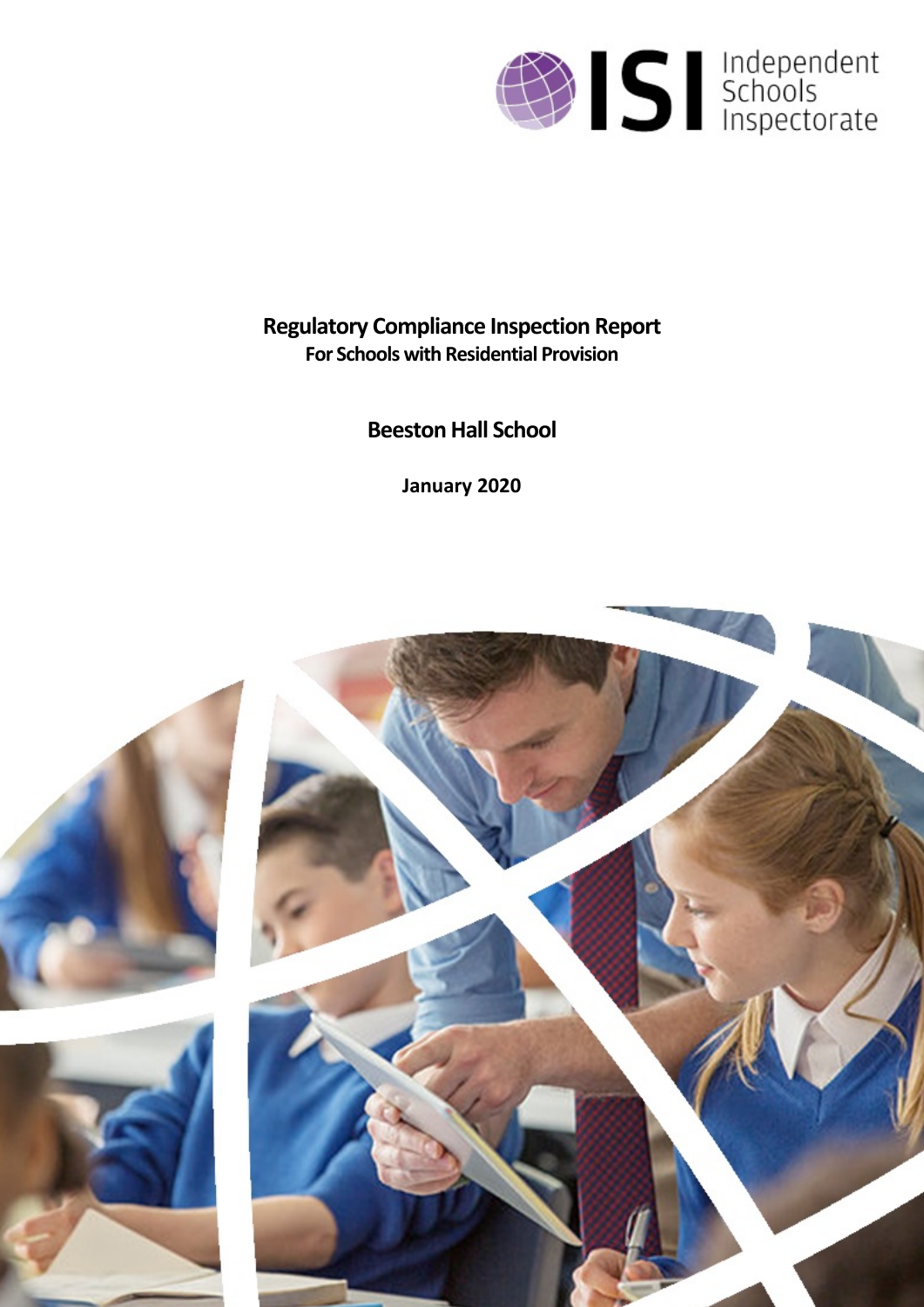# **Contents**

| <b>School's Details</b> |                                                                      |   |
|-------------------------|----------------------------------------------------------------------|---|
| 1.                      | <b>Background Information</b>                                        | 4 |
|                         | <b>About the school</b>                                              | 4 |
|                         | What the school seeks to do                                          | 4 |
|                         | About the pupils                                                     | 4 |
| 2.                      | <b>Regulatory Compliance Inspection</b>                              | 5 |
|                         | <b>Preface</b>                                                       | 5 |
|                         | <b>Key findings</b>                                                  | 6 |
|                         | PART 1 - Quality of education provided                               | 6 |
|                         | PART 2 - Spiritual, moral, social and cultural development of pupils | 6 |
|                         | PART 3 - Welfare, health and safety of pupils                        | 6 |
|                         | PART 4 – Suitability of staff, supply staff, and proprietors         | 6 |
|                         | PART 5 - Premises of and accommodation at schools                    | 7 |
|                         | <b>PART 6 - Provision of information</b>                             | 7 |
|                         | PART 7 - Manner in which complaints are handled                      | 7 |
|                         | PART 8 - Quality of leadership in and management of schools          | 7 |
| 3.                      | <b>Inspection Evidence</b>                                           | 8 |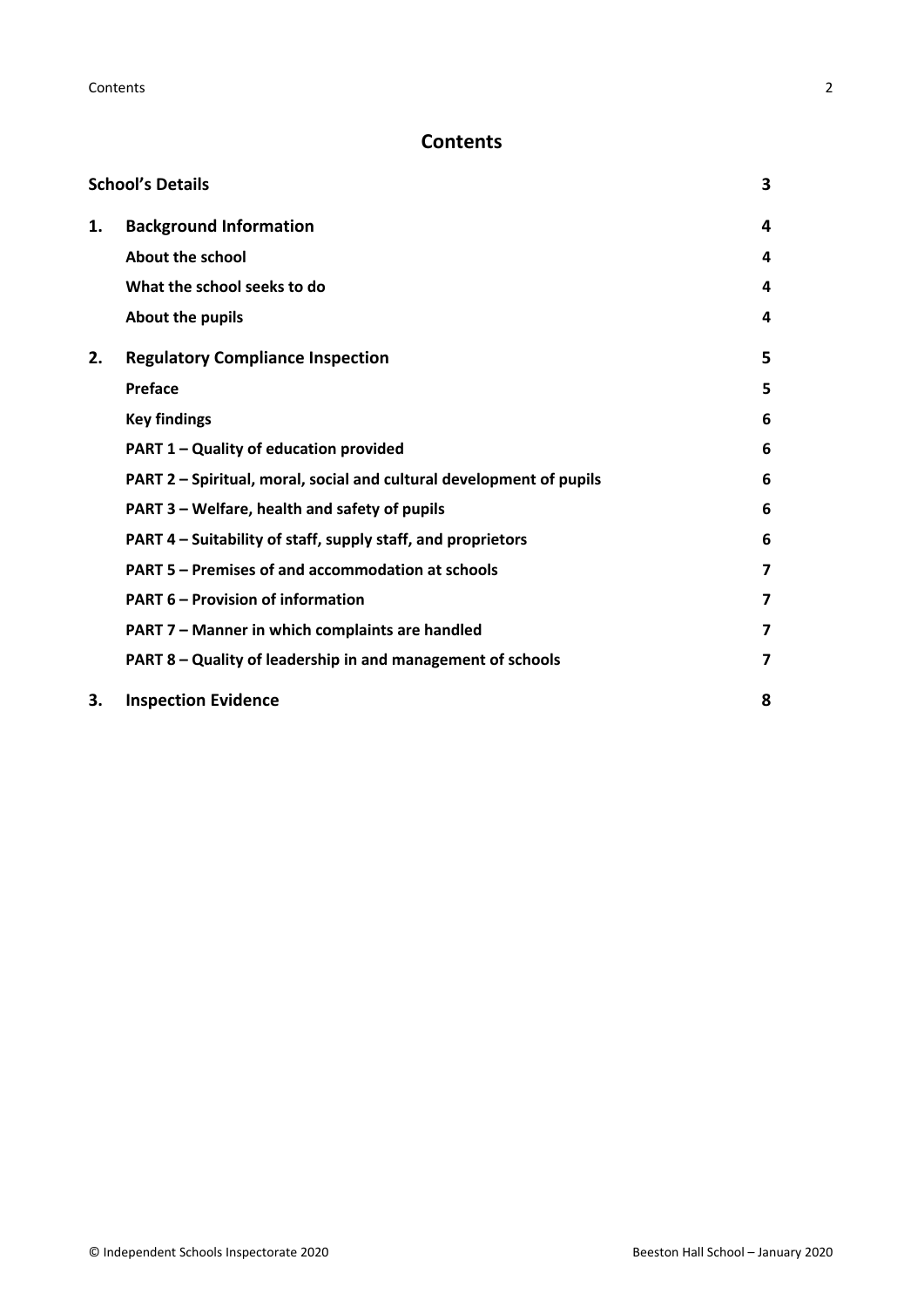| <b>School</b>                    | <b>Beeston Hall School</b> |     |                                  |    |
|----------------------------------|----------------------------|-----|----------------------------------|----|
| <b>DfE</b> number                | 926/6058                   |     |                                  |    |
| <b>Registered charity number</b> | 311274                     |     |                                  |    |
| <b>Address</b>                   | <b>Beeston Hall School</b> |     |                                  |    |
|                                  | <b>West Runton</b>         |     |                                  |    |
|                                  | Cromer                     |     |                                  |    |
|                                  | Norfolk                    |     |                                  |    |
|                                  | <b>NR27 9NQ</b>            |     |                                  |    |
| <b>Telephone number</b>          | 01263 837324               |     |                                  |    |
| <b>Email address</b>             | office@beestonhall.co.uk   |     |                                  |    |
| Headmaster                       | Mr Fred de Falbe           |     |                                  |    |
| <b>Chair of governors</b>        | The Earl of Leicester      |     |                                  |    |
| Age range                        | 4 to 13                    |     |                                  |    |
| Number of pupils on roll         | 146                        |     |                                  |    |
|                                  | Day pupils                 | 111 | <b>Boarders</b>                  | 35 |
|                                  | <b>Pre-Prep</b><br>(EYFS)  | 9   | <b>Pre-Prep</b><br>(Years 1 & 2) | 19 |
|                                  | Prep                       | 118 |                                  |    |
| <b>Inspection dates</b>          | 15 to 16 January 2020      |     |                                  |    |

# <span id="page-2-0"></span>**School's Details**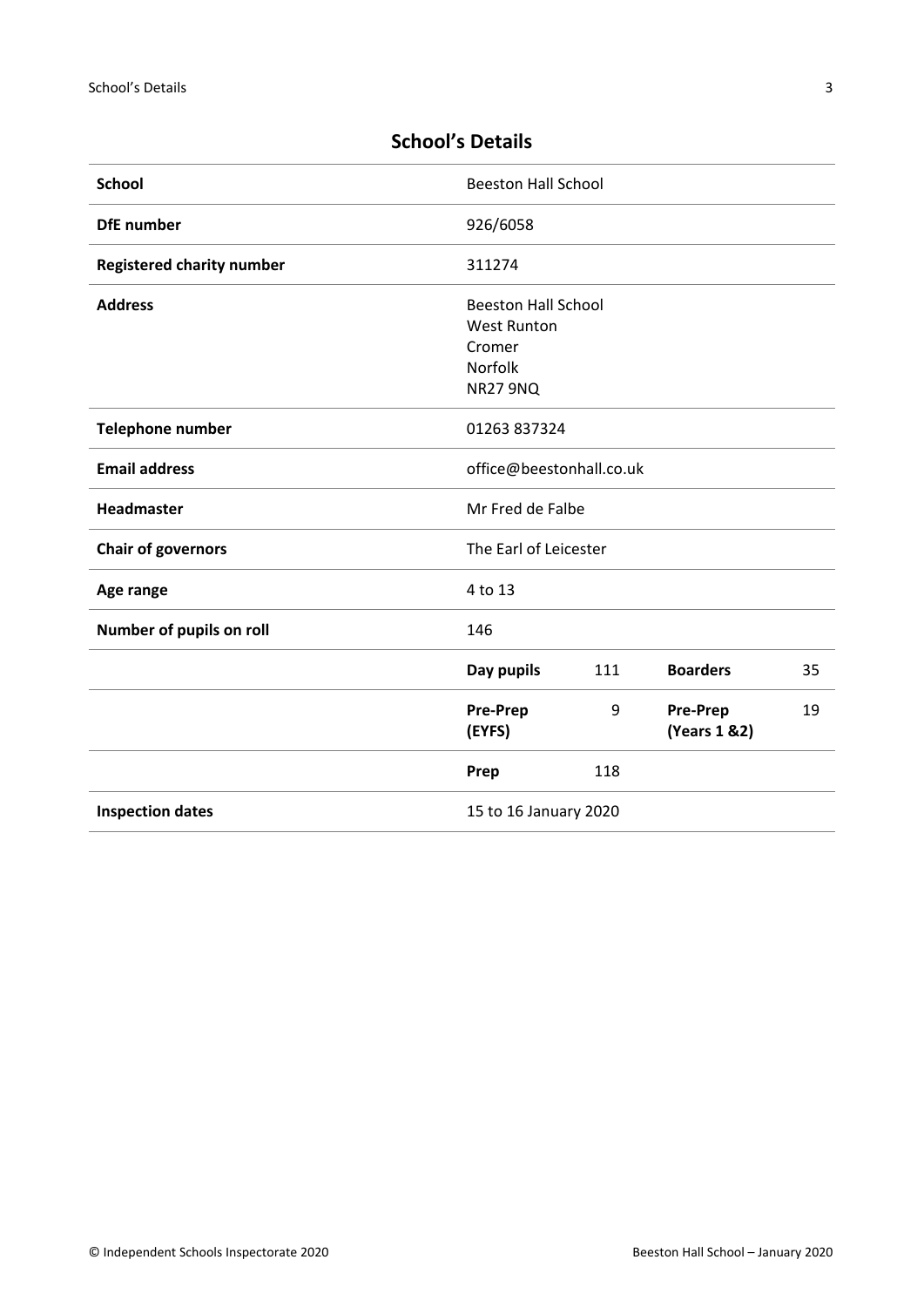# <span id="page-3-0"></span>**1. Background Information**

#### <span id="page-3-1"></span>**About the school**

- 1.1 Beeston Hall School is an independent co-educational day and boarding school for pupils aged between 4 and 13. Founded in 1948, it occupies a 30-acre site on the north Norfolk coast near Cromer. The school is a charitable trust, overseen by a board of governors. The school has one boarding house and offers full, weekly and flexi boarding for pupils in Years 3 to 8.
- 1.2 Since the previous inspection, the age range of the school has been extended so pupils may join from age four onwards. There has been refurbishment of the boarding house and some pre-prep classrooms, as well as reconfiguration of some non-teaching areas. The management structure has also changed with the appointment of two new deputy heads in September 2019.

#### <span id="page-3-2"></span>**What the school seeks to do**

1.3 The school aims to provide a caring environment where children's contributions are valued and encouraged so that they naturally develop their abilities and potential to become grounded young men and women, ready for the future.

#### <span id="page-3-3"></span>**About the pupils**

1.4 Pupils come from a wide range of backgrounds, mostly from families living within 50 miles of the school. A small number of pupils come from overseas. The school's own assessment indicates that the ability of pupils is above average. The school has identified 32 pupils as having special educational needs and/or disabilities (SEND), which include mild to moderate specific learning difficulties. The majority of these pupils receive additional specialist help. Three pupils in the school have an education, health and care (EHC) plan. English is an additional language (EAL) for four pupils, all of whom receive additional support for their needs. Data used by the school have identified 14 pupils as being the most able in the school's population, and the curriculum is modified for them.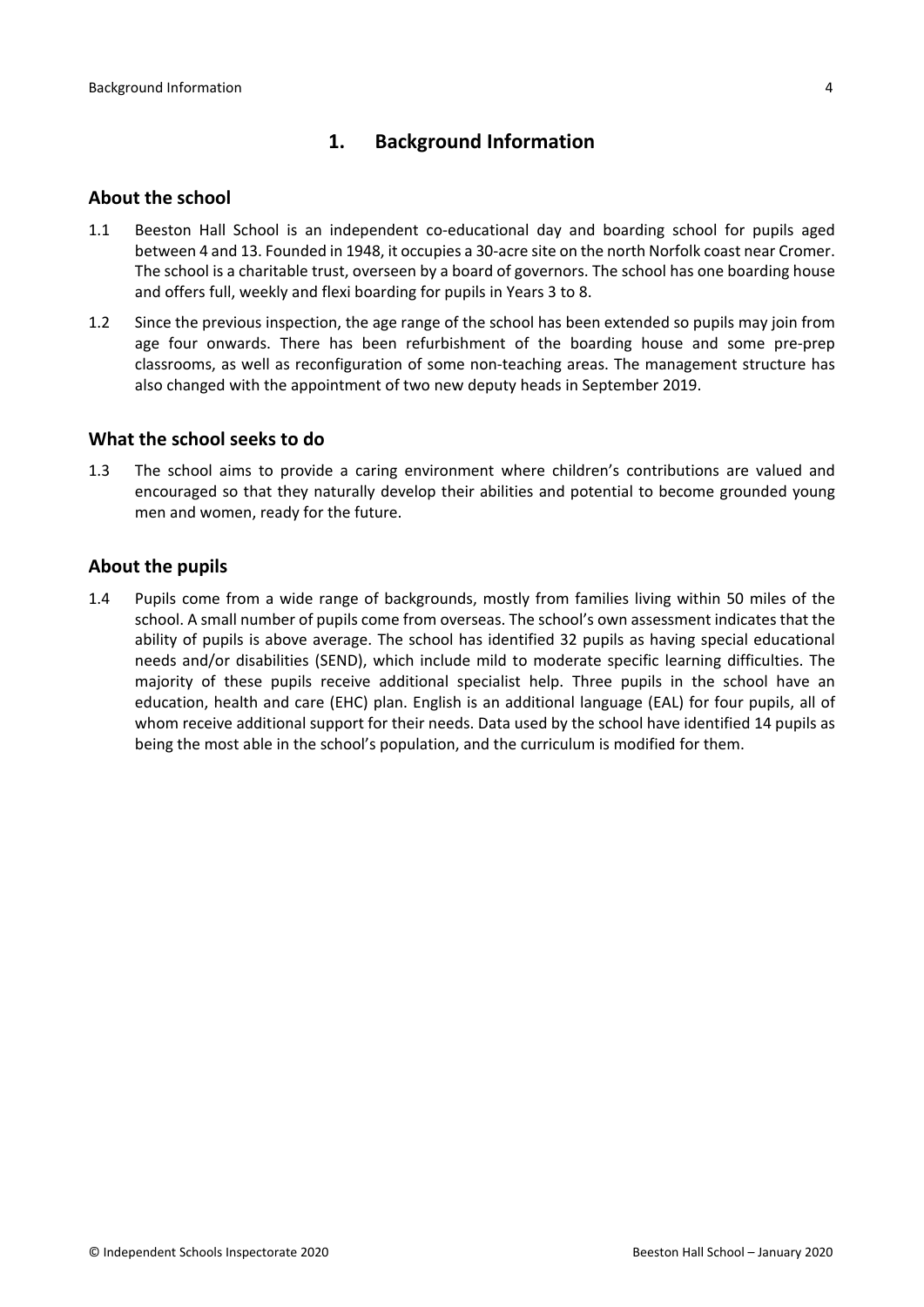# <span id="page-4-0"></span>**2. Regulatory Compliance Inspection**

#### <span id="page-4-1"></span>**Preface**

The registration authority for independent schools is the Department for Education (DfE), which directs inspection according to a specified frequency or at any time where the DfE has particular concerns about a school. The Independent Schools Inspectorate (ISI) is the body approved by the Secretary of State for the purpose of inspecting schools which are, or whose heads are, in membership of the associations which form the Independent Schools Council (ISC) and reporting on the extent to which they meet the Independent School Standards ('the standards') in the Schedule to the Education (Independent School Standards) Regulations 2014. Accordingly, inspection records whether the school meets each of these standards, which are arranged in eight Parts, each of which is divided into separate paragraphs. The inspection of schools that have early years settings not requiring registration similarly records whether the school complies with key provisions of the Early Years Foundation Stage statutory framework, and for registered settings the full range of the Early Years Foundation Stage provisions is considered. Additionally, the inspection reports on the school's accessibility plan under Schedule 10 of the Equality Act 2010 and the ban on corporal punishment under section 548 of the Education Act 1996. It comments on the progress made by the school in meeting the compliance action points set out in the school's most recent statutory inspection.

This inspection also contains specific judgements on the National Minimum Standards for Boarding Schools ('boarding NMS'). It also comments on the progress made by the school in meeting the compliance action points set out in the most recent statutory boarding inspection and it judges the extent to which the school currently meets the boarding NMS. It identifies any standards which the school does not meet and requires action to meet them. Findings are distributed across sections relating to the eight Parts of the standards.

All association independent schools will have an inspection within three yearsfrom April 2016, in accordance with the Framework and DfE requirements. The inspection may be of COMPLIANCE ONLY or a combined inspection of EDUCATIONAL QUALITY AND COMPLIANCE depending on a number of factors, including findings from their most recent inspection. Schools judged not to meet the standards, including the boarding NMS, may also be subject to a progress monitoring visit before their next routine inspection. The progress monitoring visit will judge whether the school has taken the necessary action to meet any un-met standards identified at their previous inspection.

The inspection was also carried out under the arrangements of the ISC Associations for the maintenance and improvement of the quality of their membership.

**This is a COMPLIANCE ONLY inspection and as such reports only on the school's compliance with the standards, including the boarding NMS.** The standards represent minimum requirements and judgements are given either as **met** or as **not met**. All schools are required to meet all the standards applicable to them. Where the minimum requirements are not met, this is clearly indicated in the relevant section of the report and the school is required to take the actions specified.

Inspections do not include matters that are outside of the regulatory framework described above, such as: an exhaustive health and safety audit; compliance with data protection requirements; an in-depth examination of the structural condition of the school, its services or other physical features; contractual arrangements with parents; an investigation of the financial viability of the school or its accounting procedures.

Inspectors may be aware of individual safeguarding concerns, allegations and complaints as part of the inspection process. Such matters will not usually be referred to specifically in published reports in this document but will have been considered by the team in reaching its judgements.

Links to the full regulations and requirements can be found here: The Education [\(Independent](http://www.legislation.gov.uk/uksi/2014/3283/contents/made) School Standards) [Regulations](http://www.legislation.gov.uk/uksi/2014/3283/contents/made) 2014, National Minimum [Standards](https://www.gov.uk/government/uploads/system/uploads/attachment_data/file/416186/20150319_nms_bs_standards.pdf) for Boarding Schools, Early Years [Foundation](https://www.gov.uk/government/publications/early-years-foundation-stage-framework--2) Stage Statutory [Framework.](https://www.gov.uk/government/publications/early-years-foundation-stage-framework--2)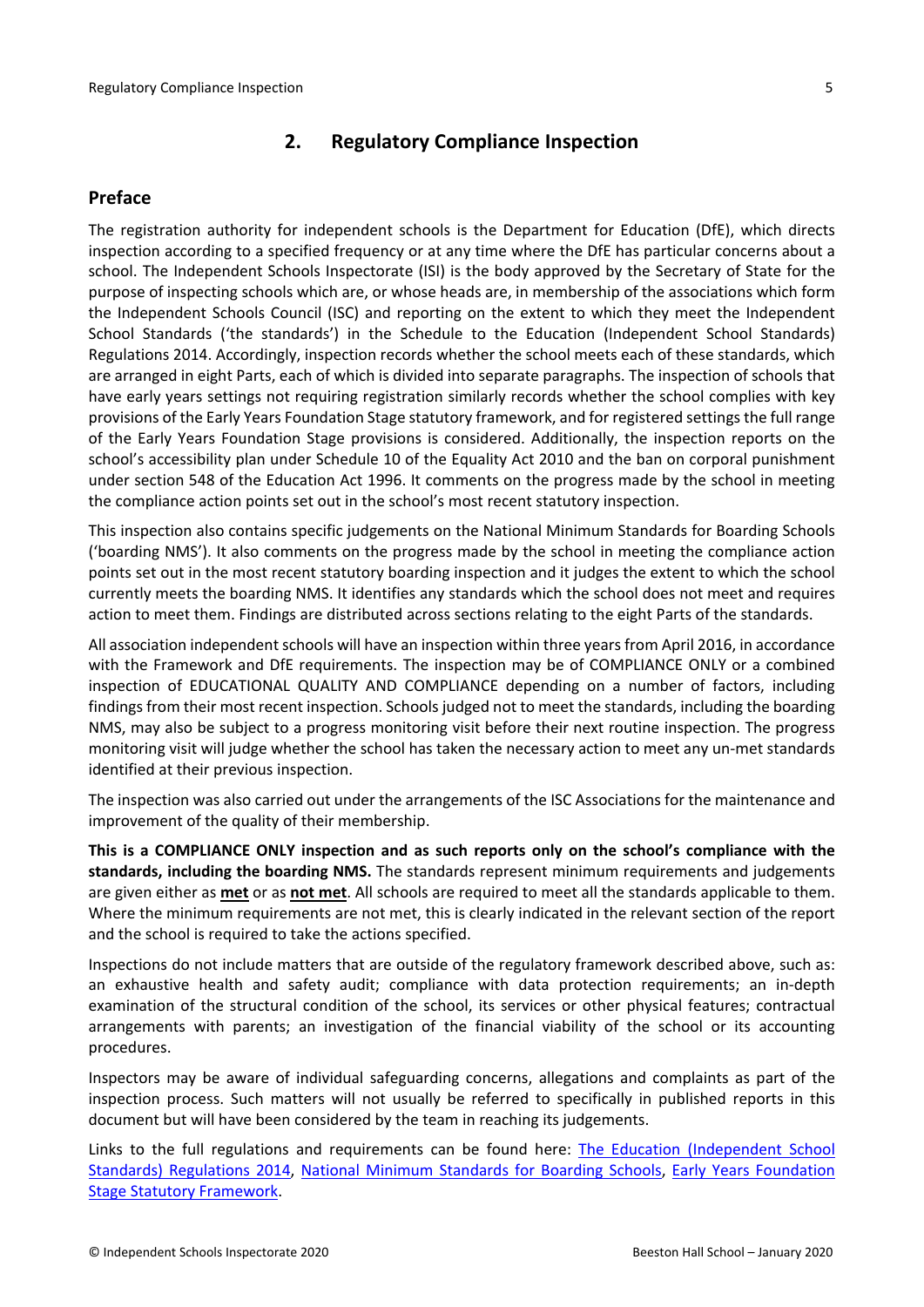### <span id="page-5-0"></span>**Key findings**

**2.1 The school meets the standards in the schedule to the Education (Independent School Standards) Regulations 2014, the National Minimum Standards for Boarding Schools 2015 and relevant requirements of the statutory framework for the Early Years Foundation Stage, and associated requirements and no further action is required as a result of this inspection.**

# <span id="page-5-1"></span>**PART 1 – Quality of education provided**

- 2.2 The school uses its own framework to determine attainment, instead of the national framework.
- 2.3 The curriculum is documented, supported by appropriate plans and schemes of work for the pupils and covers the required breadth of material. The teaching enables pupils to make good progress, encompasses effective behaviour management and is supported by suitable resources. A suitable framework for the assessment of pupils' performance is in place.
- **2.4 The standards relating to the quality of education [paragraphs 1–4] are met.**

### <span id="page-5-2"></span>**PART 2 – Spiritual, moral, social and cultural development of pupils**

- 2.5 Principles and values are actively promoted which facilitate the personal development of pupils as responsible, tolerant, law-abiding citizens. Boarders' views are actively encouraged, and their opinions and concerns are appropriately considered by staff. Any prefect system operating in the school is suitably managed.
- **2.6 The standard relating to spiritual, moral, social and cultural development [paragraph 5] and NMS 17 and 19 are met.**

#### <span id="page-5-3"></span>**PART 3 – Welfare, health and safety of pupils**

- 2.7 Arrangements are made to safeguard and promote the welfare of pupils by means that pay due regard to current statutory guidance; good behaviour is promoted; bullying is prevented so far as reasonably practicable; health and safety requirements are met, including those relating to fire safety; provision is made for first aid. Pupils are properly supervised; admission and attendance registers are maintained, as required, and there is a strategic approach to risk assessment. A disability access plan is in place.
- 2.8 An appropriate induction process for pupils new to boarding is implemented, and suitable provision is made for boarders' medical and health care, their food and drink and for managing boarders' laundry and possessions. Boarders have suitable contact with friends and family and access to a programme of activities. Boarding staff are appropriately trained and deployed.
- **2.9 The standardsrelating to welfare, health and safety [paragraphs 6–16], the requirement of Schedule 10 of the Equality Act 2010, the ban on corporal punishment under section 548 of the Education Act 1996, and NMS 2–4, 6–12, 15 and 16 are met.**

# <span id="page-5-4"></span>**PART 4 – Suitability of staff, supply staff, and proprietors**

- 2.10 The school makes appropriate checks to ensure the suitability of staff, supply staff and proprietors, and a register is kept as required. Visitors to boarding accommodation are appropriately supervised.
- **2.11 The standards relating to the suitability of those in contact with pupils at the school [paragraphs 17–21] and NMS 14 are met.**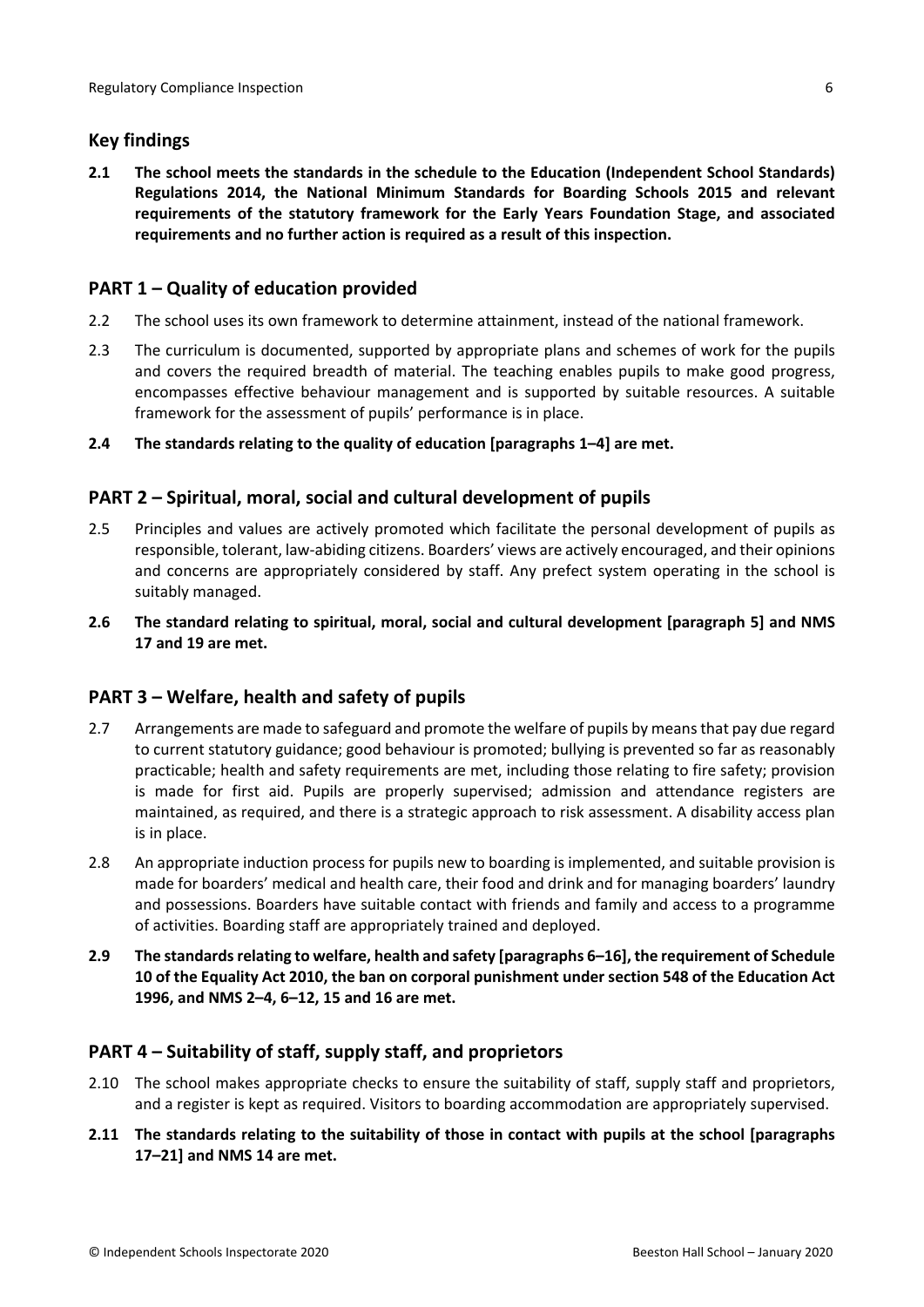#### <span id="page-6-0"></span>**PART 5 – Premises of and accommodation at schools**

2.12 Suitable toilet and changing facilities, and showering facilities where required by the standard, and appropriate accommodation for pupils' medical and therapy needs are provided. The premises are maintained to a standard commensurate with health and safety; acoustics and lighting are appropriate; water provision is adequate. Suitable outdoor space is provided for physical education and outdoor play. Boarding accommodation is adequate for the needs of all boarders, and safeguards and promotes their welfare.

#### **2.13 The standardsrelating to the premises and accommodation [paragraphs 22–31] and NMS 5 are met.**

#### <span id="page-6-1"></span>**PART 6 – Provision of information**

2.14 A range of information is variously published, provided or made available to parents, inspectors and the Department for Education. This includes details about the proprietor, the ethos of the school and the curriculum, and of the school's arrangements for admission, behaviour and exclusions, bullying, health and safety, first aid, details of the complaints procedure, and the number of complaints registered under the formal procedure during the preceding school year, and the provision for any with education, health and care plans or English as an additional language. It also includes particulars of the school's academic performance during the preceding school year, inspection reports and (for parents only) a report at least annually of their own child's progress. The safeguarding policy is posted on the school's website. A suitable statement of boarding principles and practice is published by the school.

#### **2.15 The standard relating to the provision of information [paragraph 32] and NMS 1 are met.**

#### <span id="page-6-2"></span>**PART 7 – Manner in which complaints are handled**

2.16 Parental complaints, if any, are handled effectively through a three-stage process, (informal, formal and a hearing before a panel of three, one of whom isindependent of the school). Each stage has clear time scales, and at the third stage the panel can make findings and recommendations which are communicated to the complainant. Records are kept appropriately, including of any action taken, whether or not a complaint is successful, and identifying those relating to the boarding provision.

#### **2.17 The standard relating to the handling of complaints [paragraph 33] and NMS 18 are met.**

#### <span id="page-6-3"></span>**PART 8 – Quality of leadership in and management of schools**

2.18 The proprietor ensures that the leadership and management demonstrate good skills and knowledge, and fulfil their responsibilities effectively, so that the other standards are consistently met, and they actively promote the well-being of the pupils. Appropriate leadership and management of boarding ensure that the required policies and records are maintained and effectively monitored.

#### **2.19 The standard relating to leadership and management of the school [paragraph 34] and NMS 13 are met.**